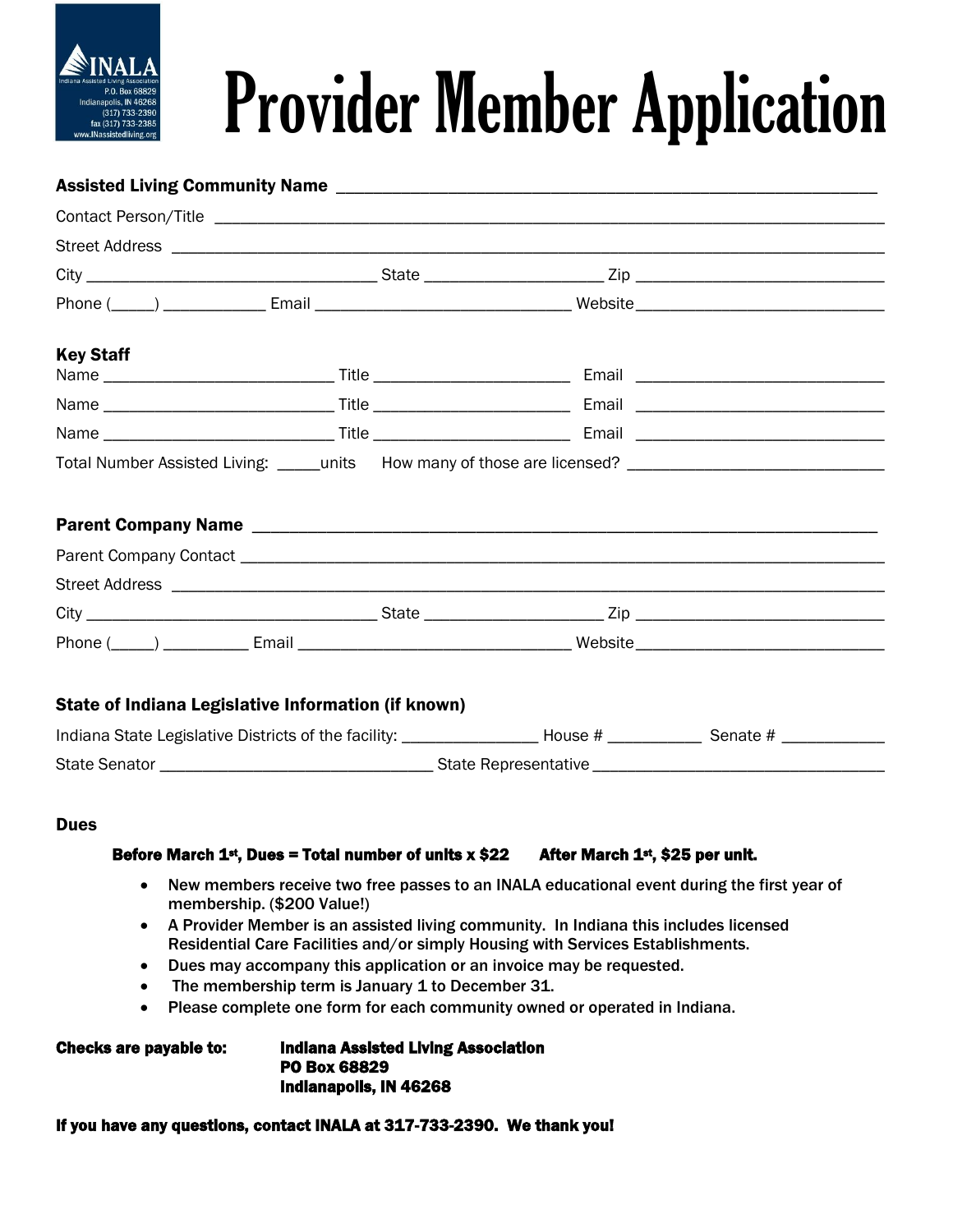

Please fill out all necessary information below to be added to the member/community list on the INALA Website.

This form also includes an amenities list. Please select the amenities your community/facility offers. Completing this in full will allow us to provide potential residents with the opportunity to find a community that best fits their needs based on search *criteria I.e.; amenities and location.*

## **Assisted Living Community Information Form: INALA Website**

| Facility Name: |                       |                   |                                                    |          |
|----------------|-----------------------|-------------------|----------------------------------------------------|----------|
|                | <b>Street Address</b> |                   |                                                    |          |
|                | City                  |                   | <b>State</b>                                       | ZIP Code |
| Phone:         |                       | Email<br>Address: |                                                    |          |
| Website        |                       |                   | *Generic email recommended: sales@yourfacility.org |          |

Description of Facility Personality ~300 character limit

Example: When our residents describe Senior Living Place X they most often describe vibrant, active and resident-focused. Our residents have much input in deciding what our clubs, outings, and activities will be. Our dining hall is set so that residents can order from a menu and invite friends/family, just as if they were in a restaurant.

Resident Testimonial (Optional) ~200 word limit

Q: How does <insert facility name> make you feel at home?

A: " " -- First Name and Initial of Last Name

Provide up to 4 photographs. Examples include:

- **Exterior**
- **Housing Units**
- **Dining Hall**
- Common Areas

IMPORTANT: Communities are responsible for all necessary permissions of photographs.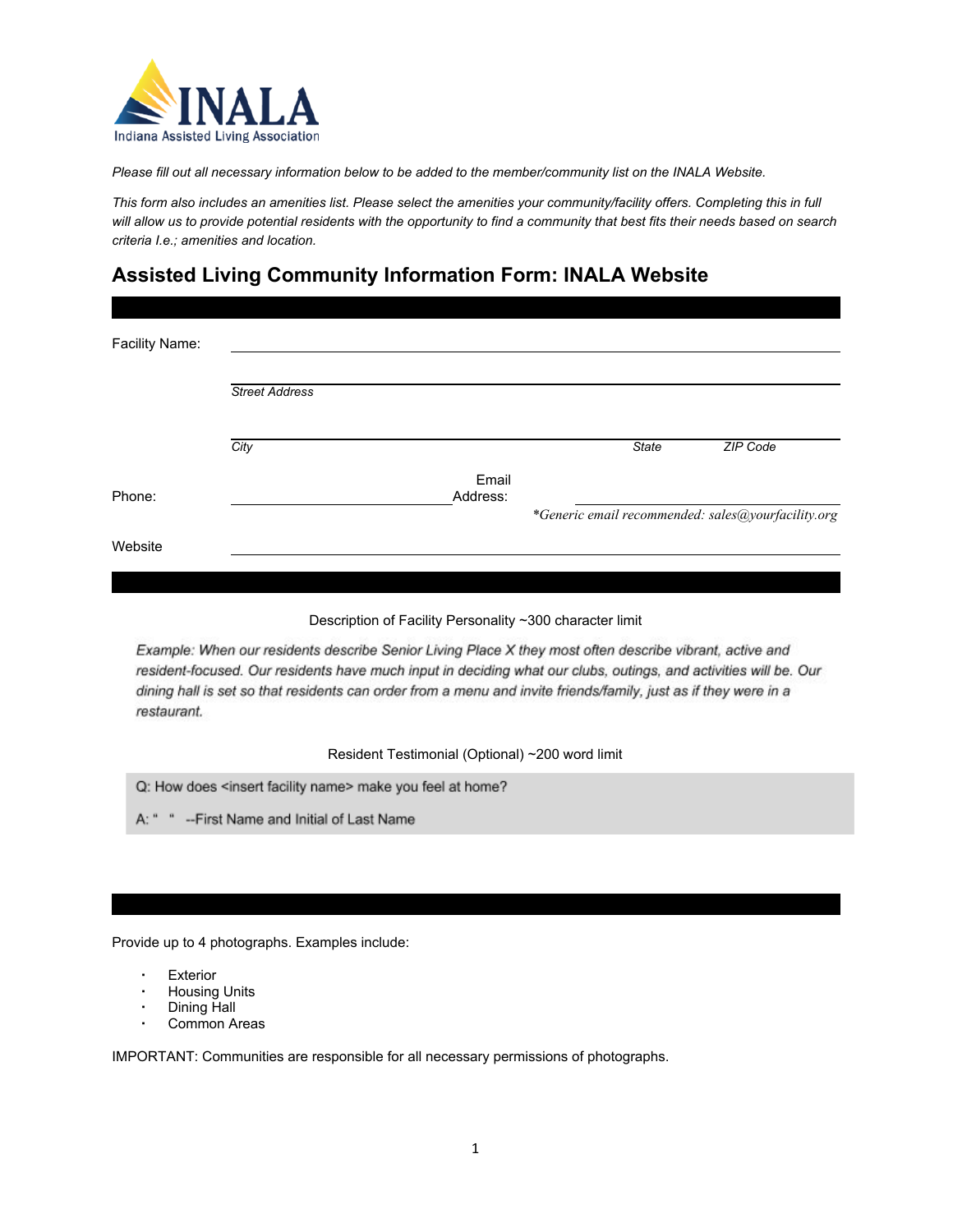

### **Community Amenities List**

*Please check all amenities your community/facility offers.*

#### **Activities**

- □ Brain Fitness
- ☐ Exercise/Wellness Programs/Classes
- ☐ Field Trips
- □ Grief counselling and support
- ☐ Other

#### **Care Services**

- □ 24 Hour Nursing
- □ Emergency Response System
- □ Handyman Service
- ☐ Housekeeping
- □ Laundry

#### **Dining**

- □ All-Day Dining
- ☐ Menu Choices
- ☐ Kosher
- □ Vegetarian Options
- □ Meal Delivery to Rooms

#### **Features**

- □ Activities space
- ☐ Art Studio
- □ Ballroom/Party space
- ☐ Bistro/Coffee Shop
- □ Computer room
- ☐ Electronic Locks
- □ Game Room
- □ Garden/ Outside Patio
- ☐ Gym/Fitness Room
- □ Library
- □ Medication Management
- □ Memory Care
- ☐ Physical Therapy
- □ Pool/Aquatic Therapy
- ☐ Respite

- ☐ Movie Theater
- ☐ Music Room
- ☐ Newsletter
- □ On-Site Chapel
- ☐ Personal Fitness Trainers
- ☐ Pool
- ☐ Private Dining Room
- ☐ Pub
- □ Salon/Spa
- □ Storage Units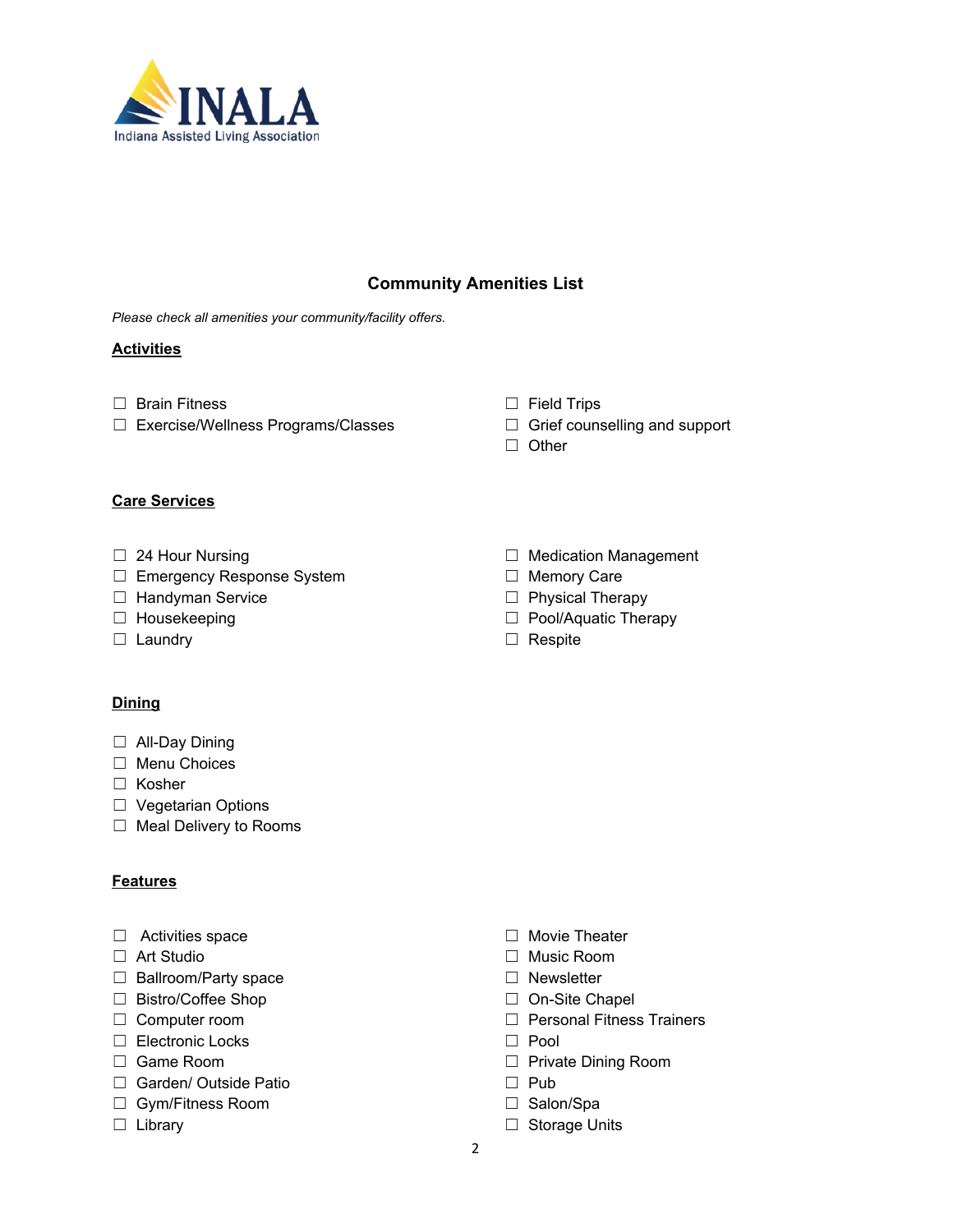

☐ TV Room

#### **Financial Guidance**

- $\Box$  Help with selling the house (finding a realtor. staging, etc.)
- □ Help families understand VA benefits
- $\Box$  Help families explore other financial options to afford senior living
- ☐ Financial Aid Offered

#### **Guest Services**

- □ Guests can attend meals
- □ Guests can stay overnight
- □ Guest Suites

#### **Language**

- □ Spanish
- ☐ Other

#### **License/Registration**

□ State of Indiana

#### **Memory Care**

- ☐ Memory Boxes or Story Boards
- □ Purpose Built Community
- □ Secure Memory Care Unit

#### **Not for Profit vs. For Profit**

- ☐ Not for Profit
- ☐ For Profit

#### **Pet Friendly**

- ☐ Cats
- ☐ Dogs
- □ Sensory Programming
- ☐ Wander Guard
- ☐ Way Finding Cues